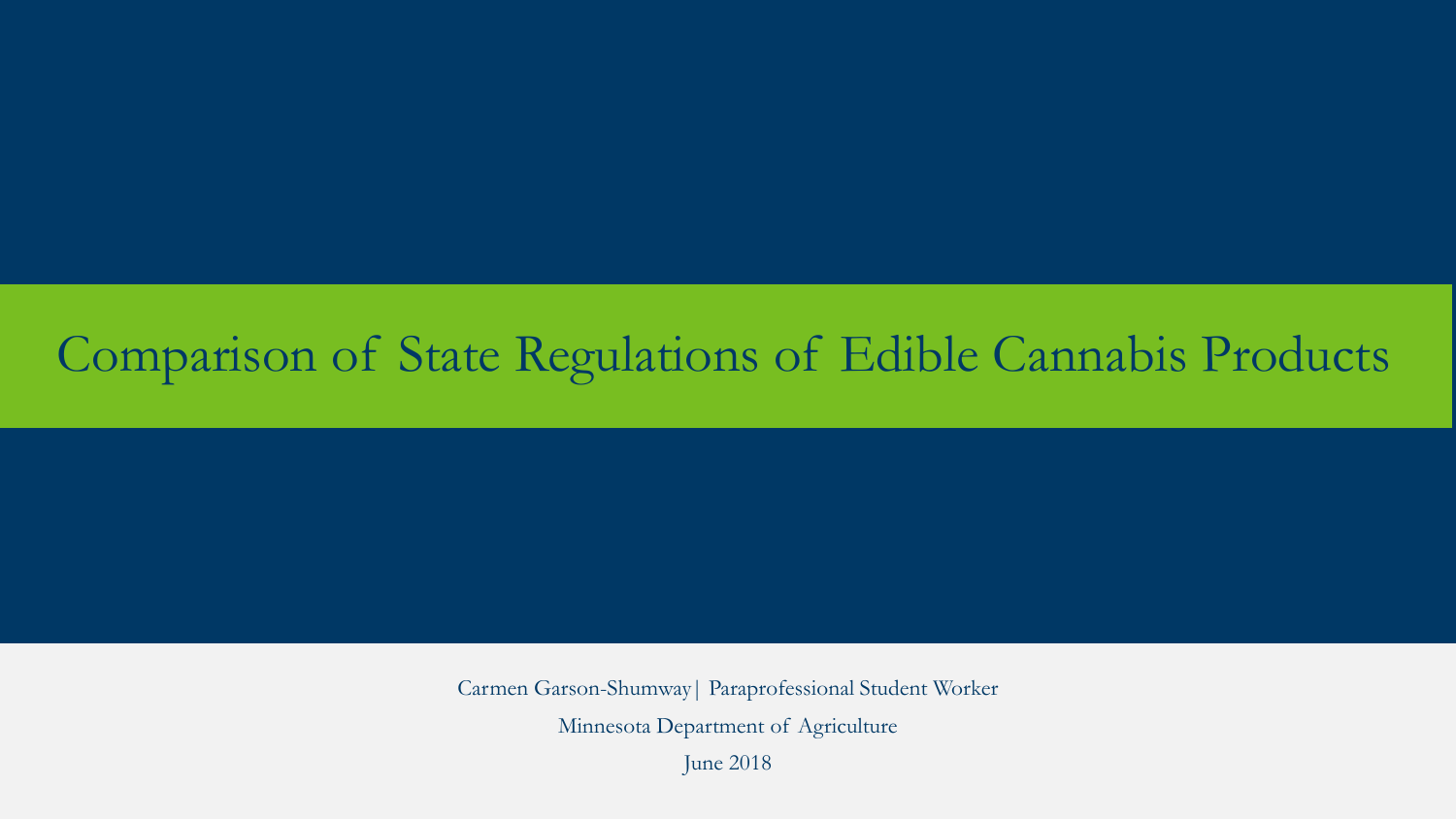### **Outline**

- 1. Current Status of Cannabis Legalization
- 2. Public Health Concerns
- 3. Research Question
- 4. Federal Definitions
- 5. State Outlines
	- 1. Alaska
	- 2. California
	- 3. Washington
	- 4. Colorado
	- 5. Oregon
	- 6. Nevada
- 6. Future of Cannabis Food Safety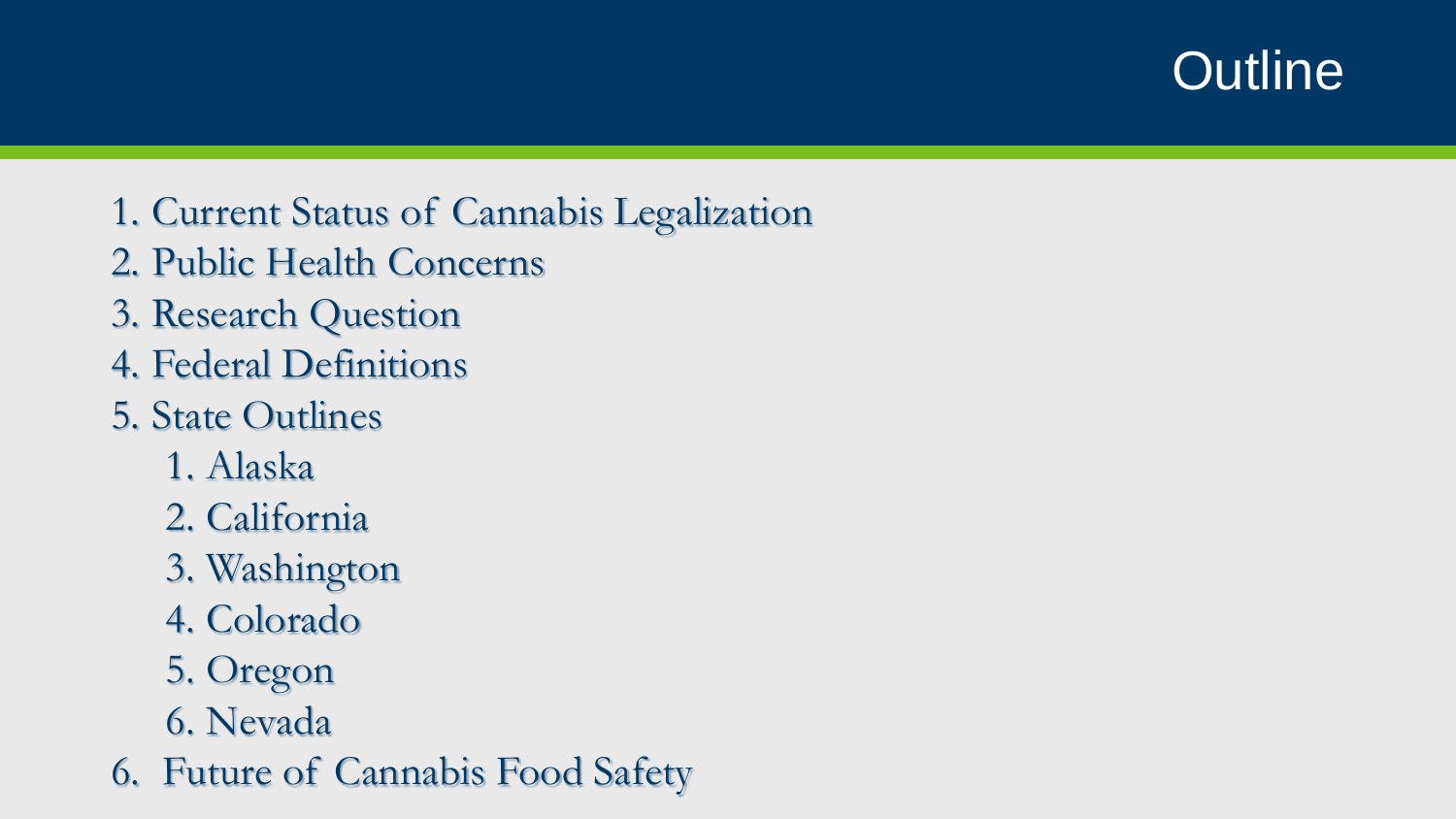

Medical cannabis laws present

Removed jail time for possessing limited amounts

Medical cannabis law and criminal reform

Cannabis is legal, taxed and regulated

Cannabis is legal for adults, no sales

Marijuana Policy **Droject** 

### Cannabis Legalization in the United States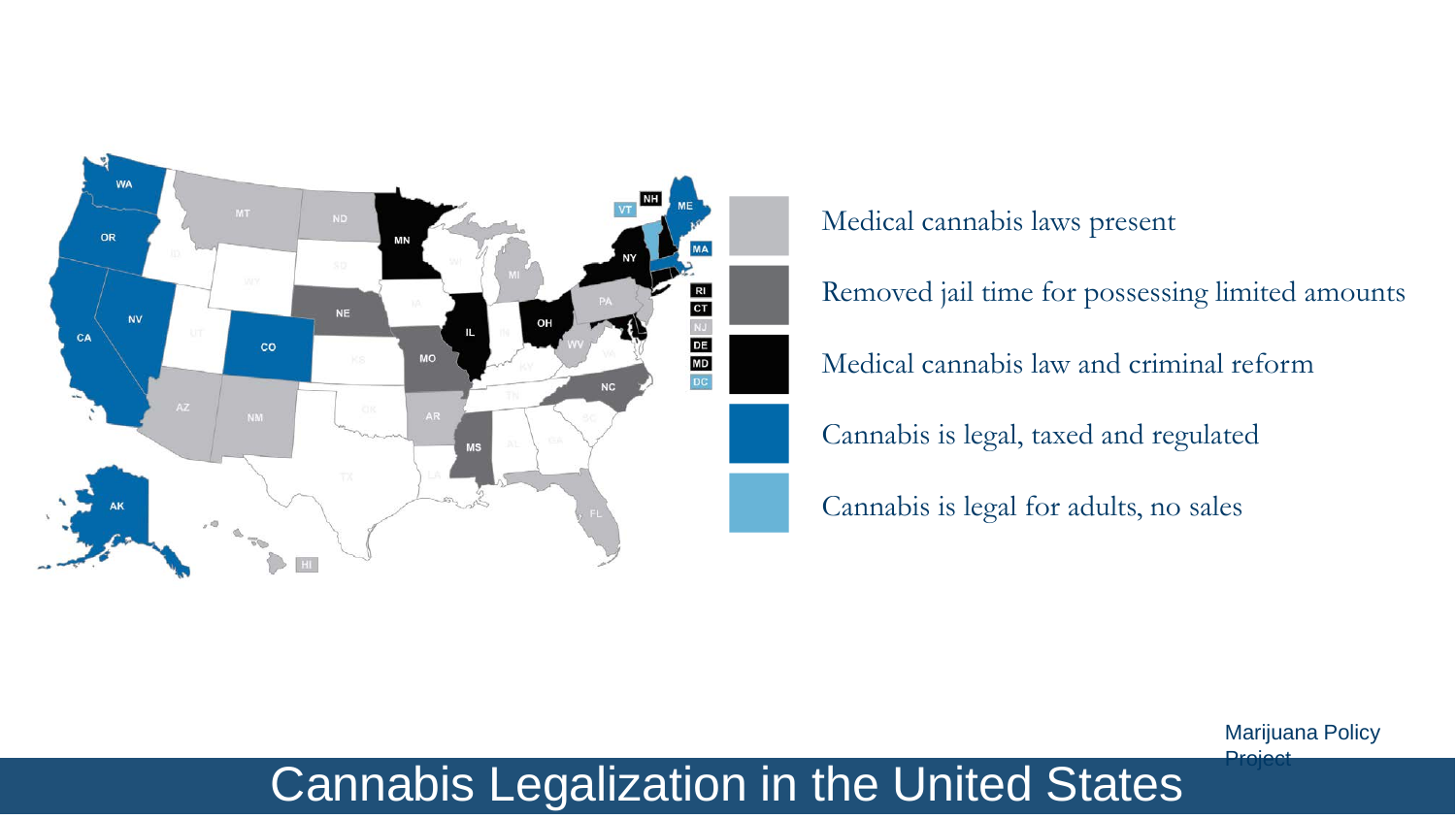

Foodborne Illness

Contaminants (mold, chemical residues, pesticides, pathogens)

Lack of standardized cannabis-specific manufacturing and sanitary practices

# THC and CBD Overdose

Uneven distribution of THC and CBD

Lack of clear labels and warnings that contain serving size and side-effects

Other concerns include impaired driving, addiction and mental health issues, and risks to pregnant women.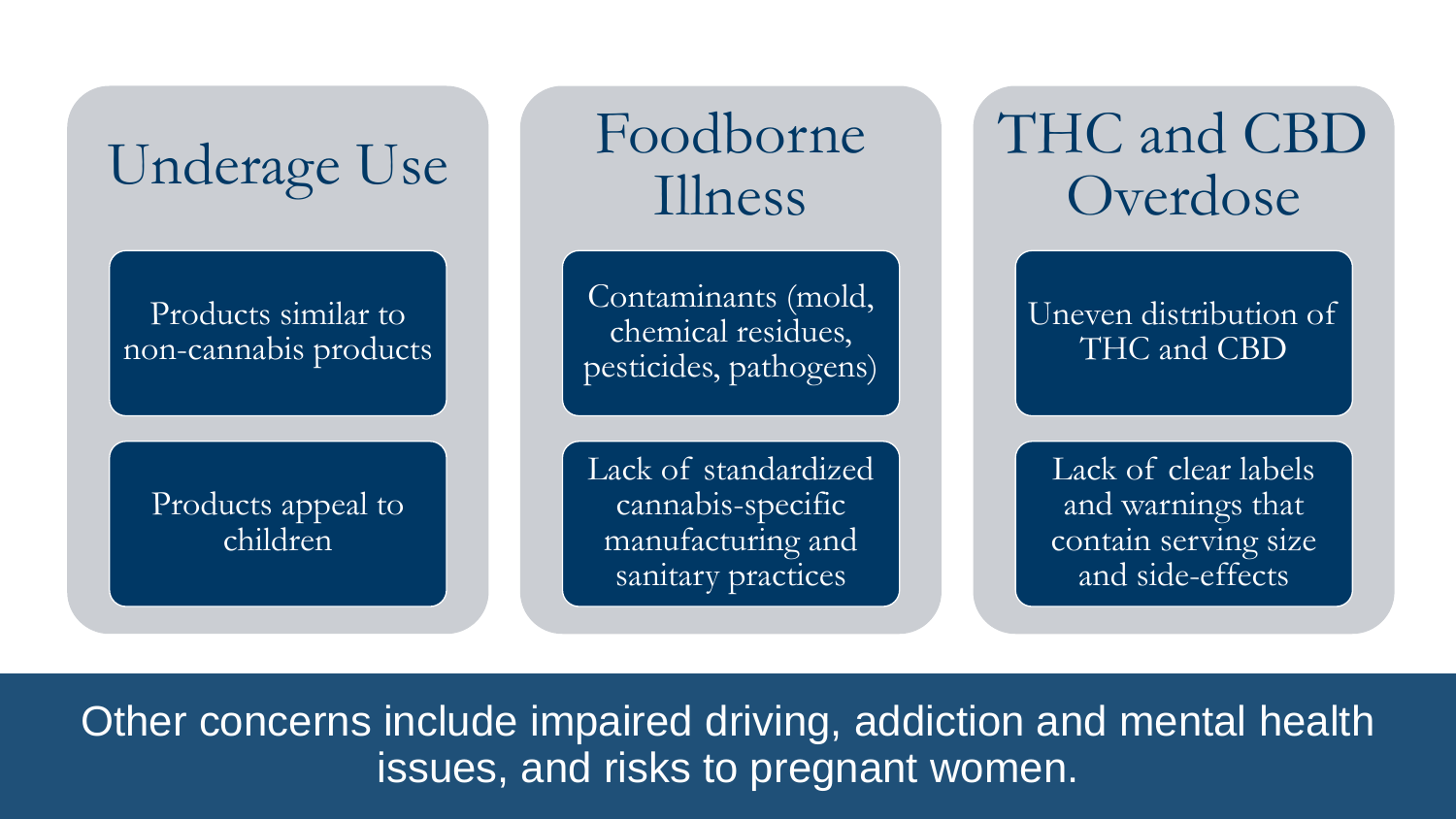### Research Question

How are foods infused with cannabis, also known as edibles, regulated for recreational use in Alaska, California, Colorado, Nevada, Oregon and Washington?

Do the current state laws, rules, and policies in place (a) recognize "edibles" as a food and (b) regulate edibles to ensure food safety?

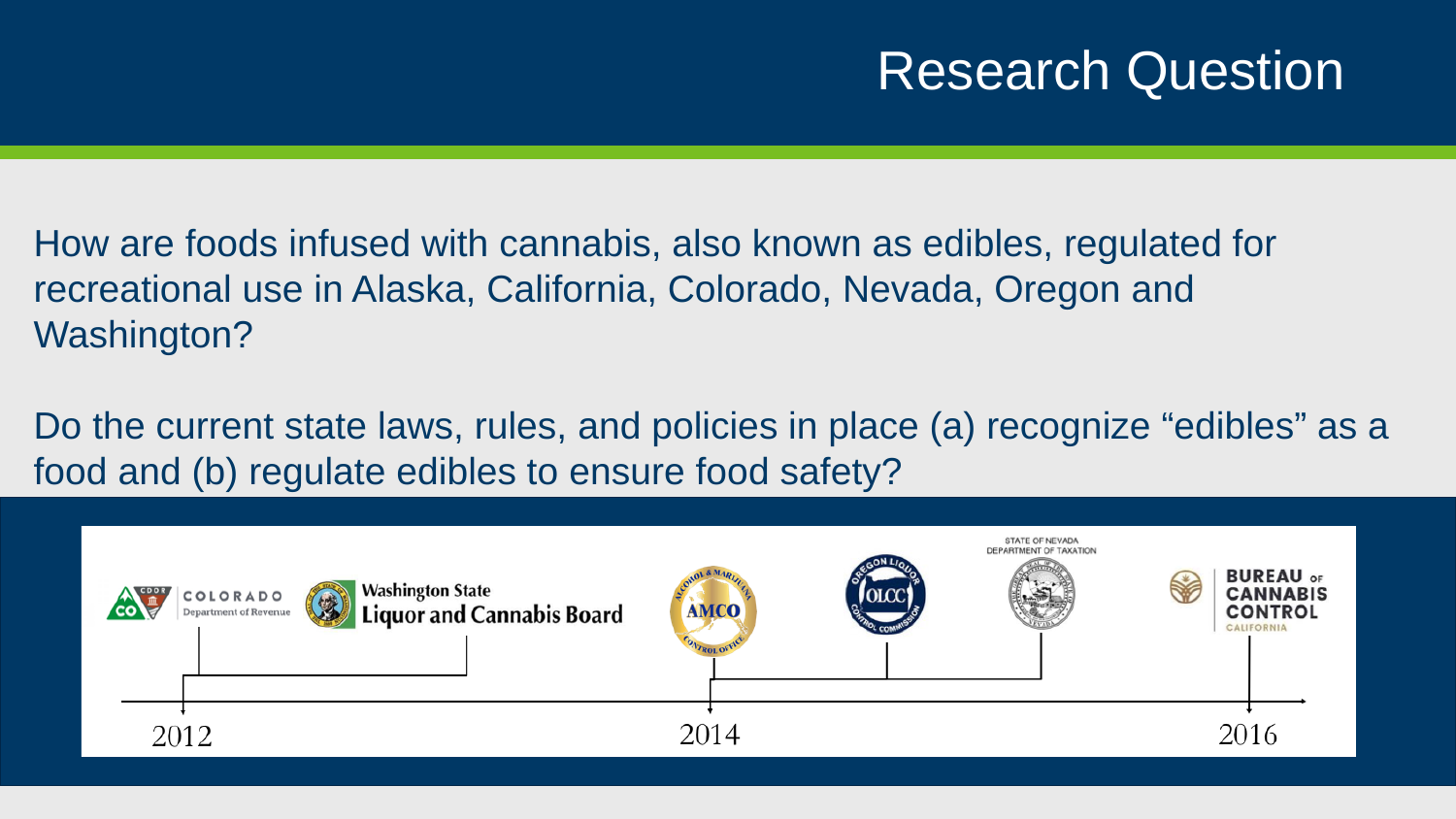## Federal Definitions

**Food** means (1) articles used for food or drink for man or other animals, (2) chewing gum, and (3) articles used for components of any such article as defined by the FD&C.

**Marijuana** means all parts of the plant *Cannabis sativa* L., whether growing or not; the seeds thereof; the resin extracted from any part of such plant; and every compound, manufacture, salt, derivative, mixture, or preparation of such plant, its seeds or resin.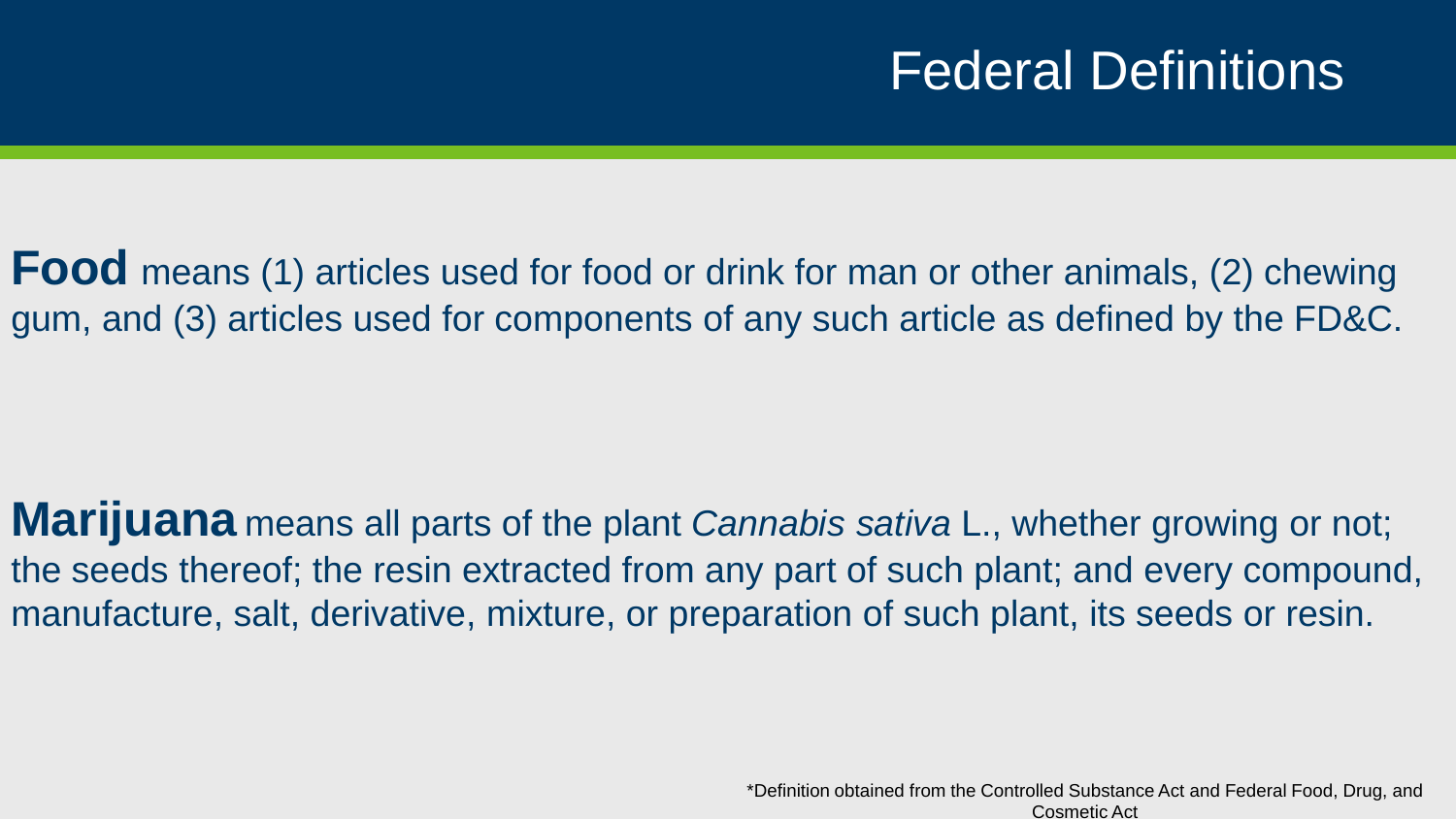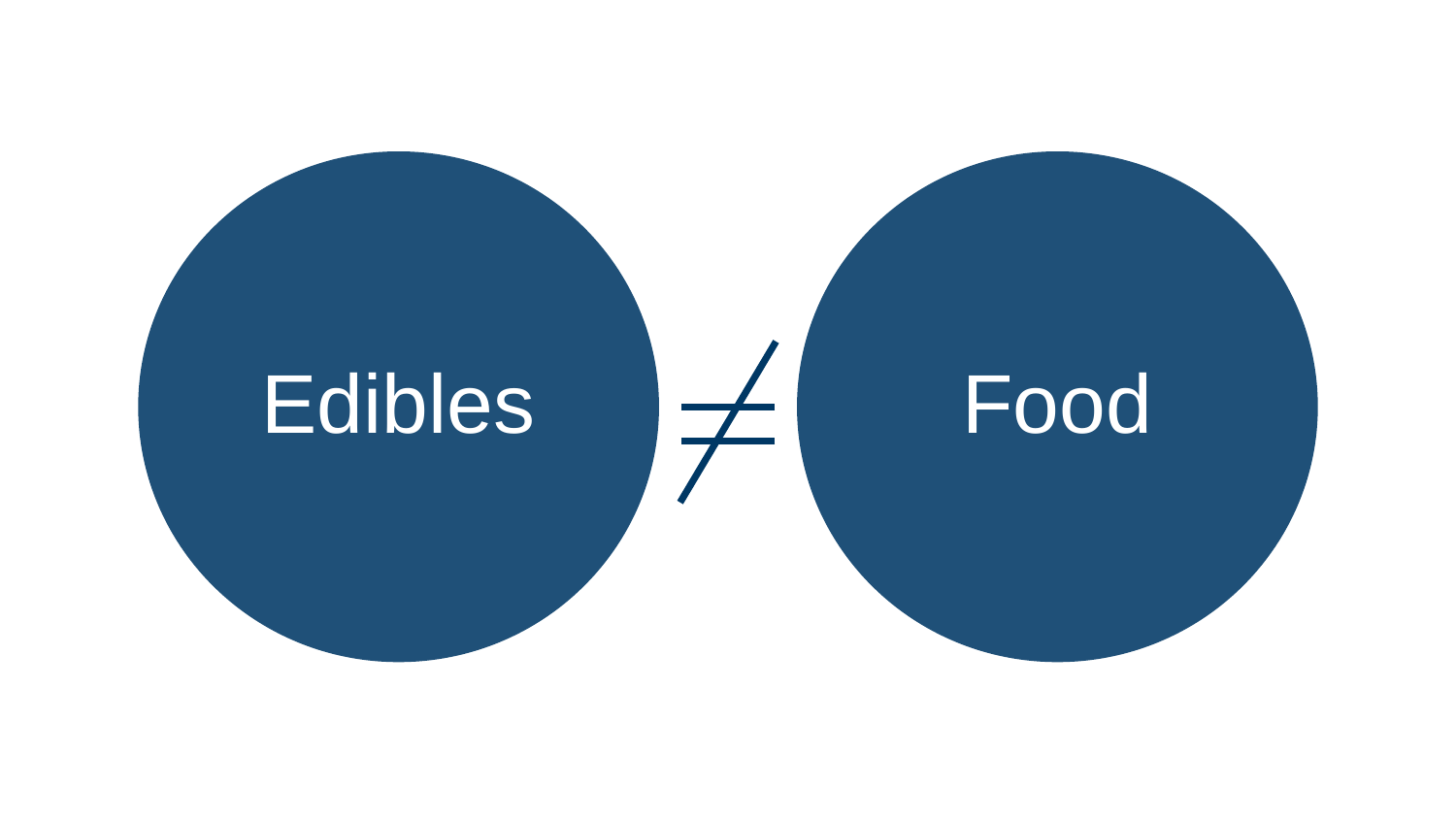| <b>State</b>  | <b>Designated Licensing Agency</b>                                                                                                                                                                                           |
|---------------|------------------------------------------------------------------------------------------------------------------------------------------------------------------------------------------------------------------------------|
| Colorado      | <b>CO Dept. of Revenue</b>                                                                                                                                                                                                   |
| Washington    | Liquor & Cannabis Board<br><b>WA State Dept. of Agriculture</b>                                                                                                                                                              |
| <b>Alaska</b> | AK Dept. of Commerce - Alcohol and Marijuana Control<br><b>Office</b>                                                                                                                                                        |
| Oregon        | <b>Liquor Control Commission</b>                                                                                                                                                                                             |
| <b>Nevada</b> | <b>NV Dept. of Taxation</b>                                                                                                                                                                                                  |
| California    | CA Dept. of Consumer Affairs -- California Bureau of<br><b>Cannabis Control</b><br>CA Dept. of Public Health -- Manufactured Cannabis Safety<br><b>Branch</b><br>CA Dept. of Food and Agriculture -- CalCannabis Cultivation |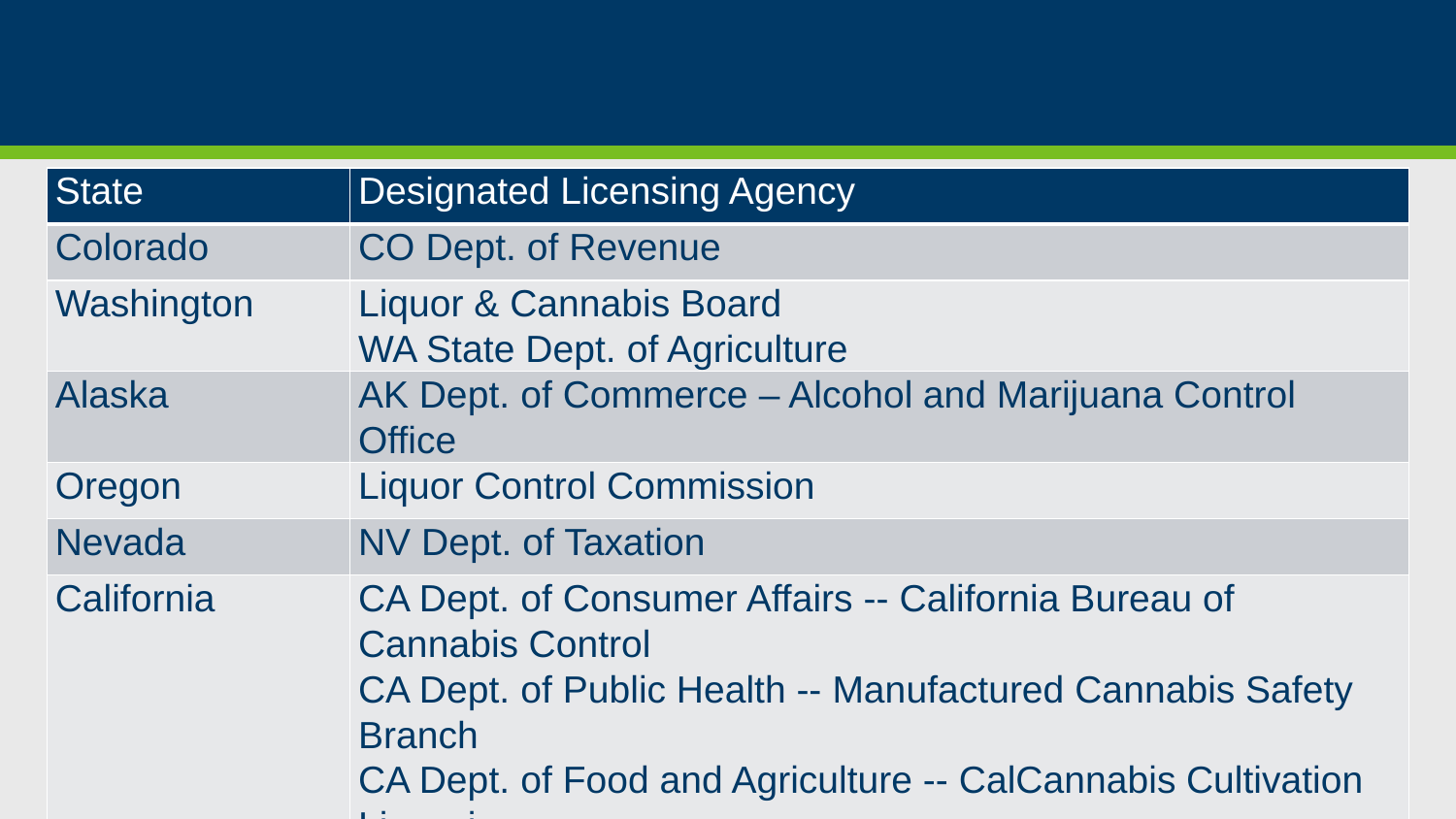### Alaska

### **Edible and Edible Marijuana Product**: marijuana product that is intended to be consumed orally, whether as food or drink; does not include an adulterated food or drink product.

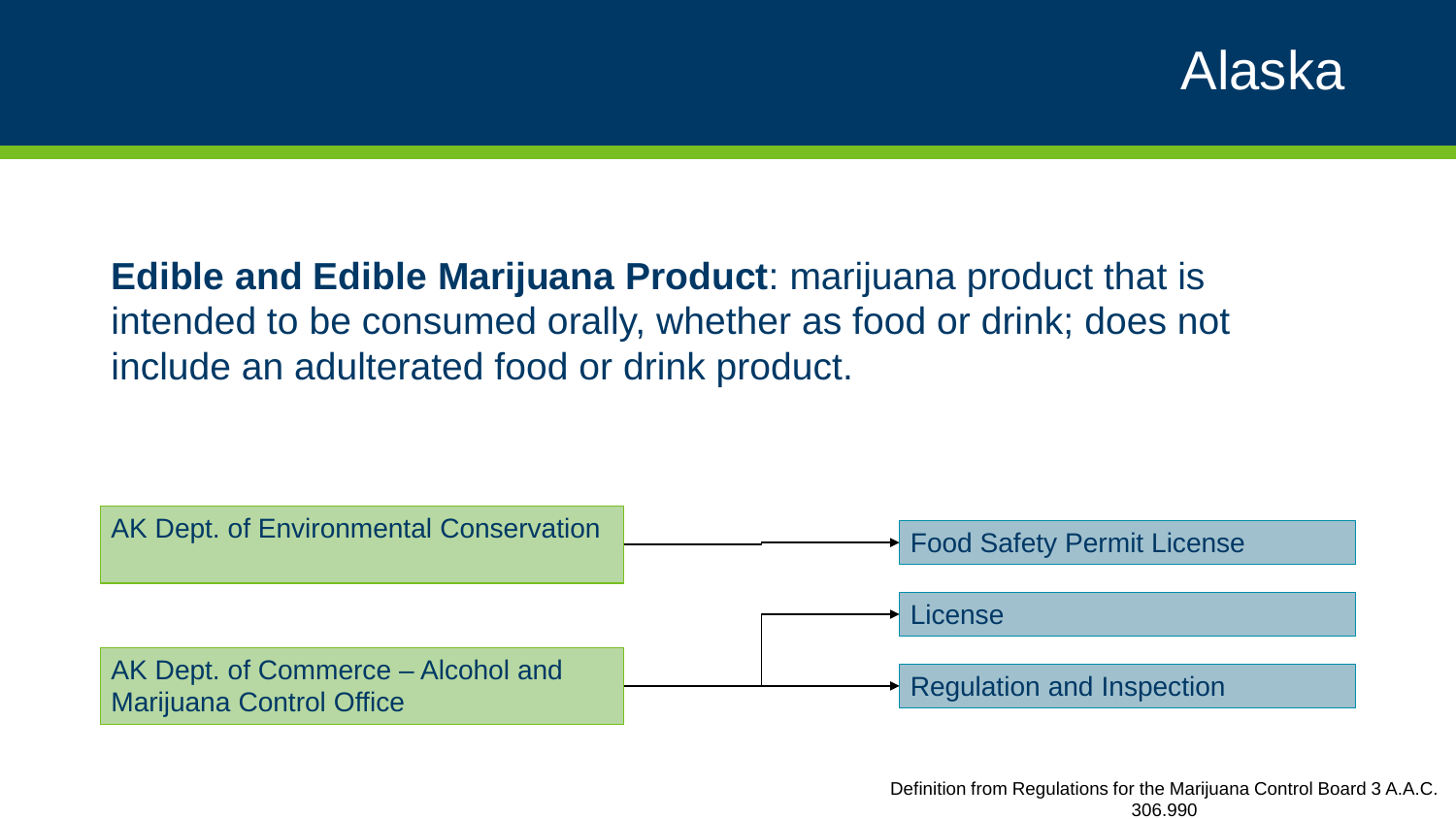### Alaska

• Is cannabis defined as a food? **YES**

• Is cannabis regulated like food? **YES**

**Food**: article used for food or drink for man or animal, chewing gum, and articles used for components of either of them.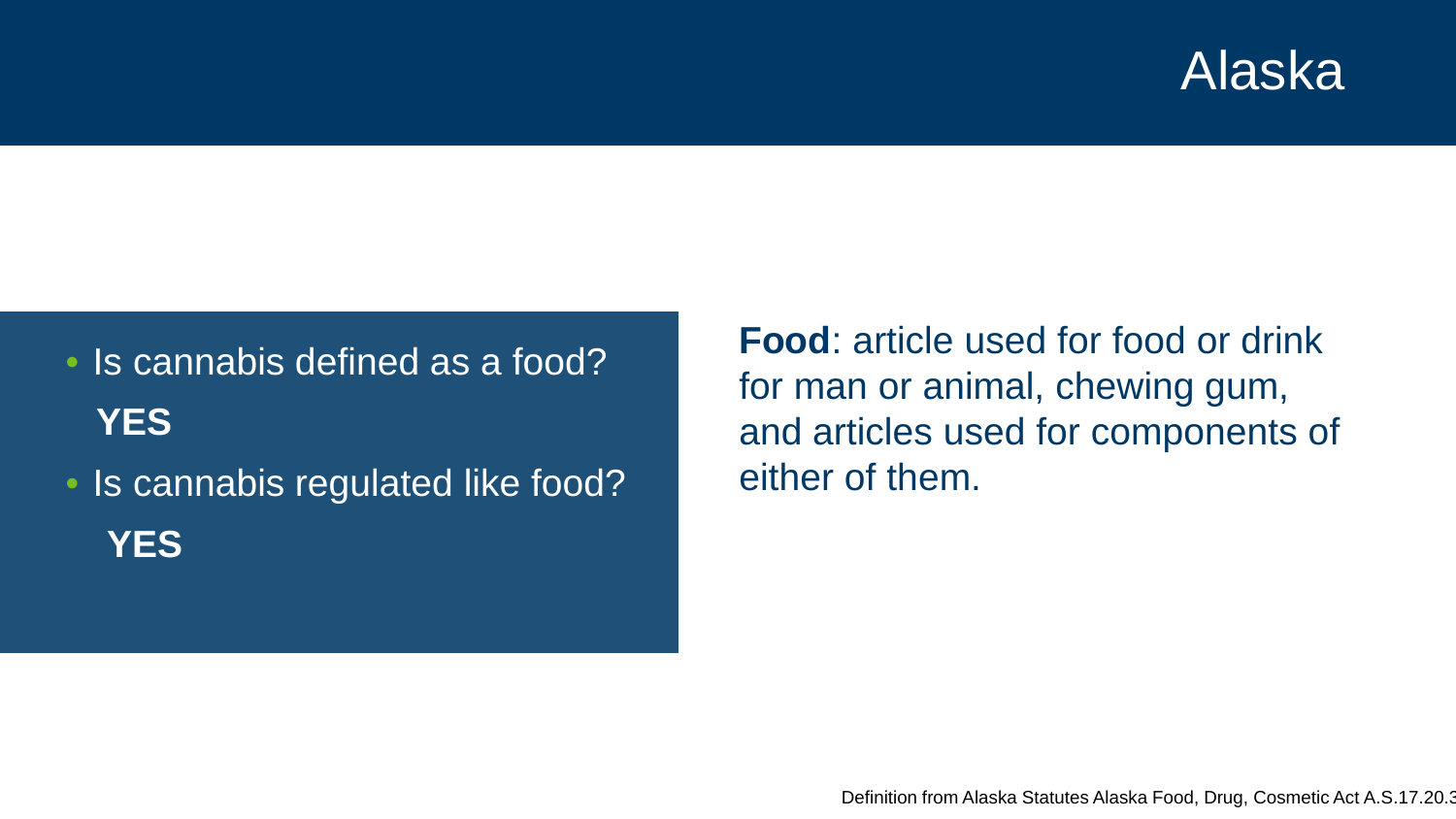### **California**

### **Edible Cannabis Product:** a cannabis product intended to be used orally in whole or in part, for human consumption.

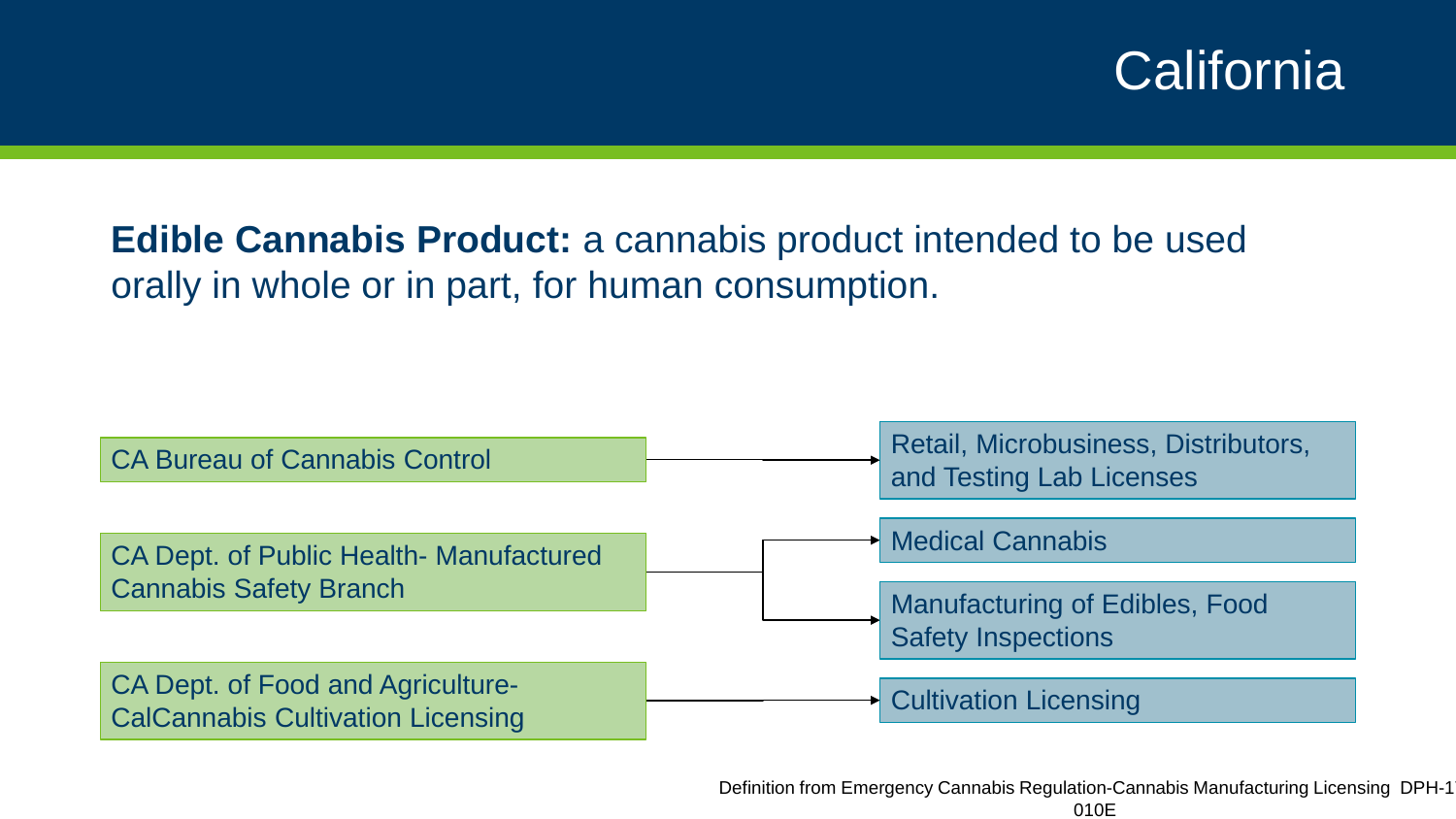# Washington

**Marijuana-Infused Edible Products:** the same meaning as marijuanainfused products (usable marijuana that contains marijuana or marijuana extracts; are intended for human use; are derived from marijuana; and have a THC concentration no greater than ten percent) but limited to products intended for oral consumption.

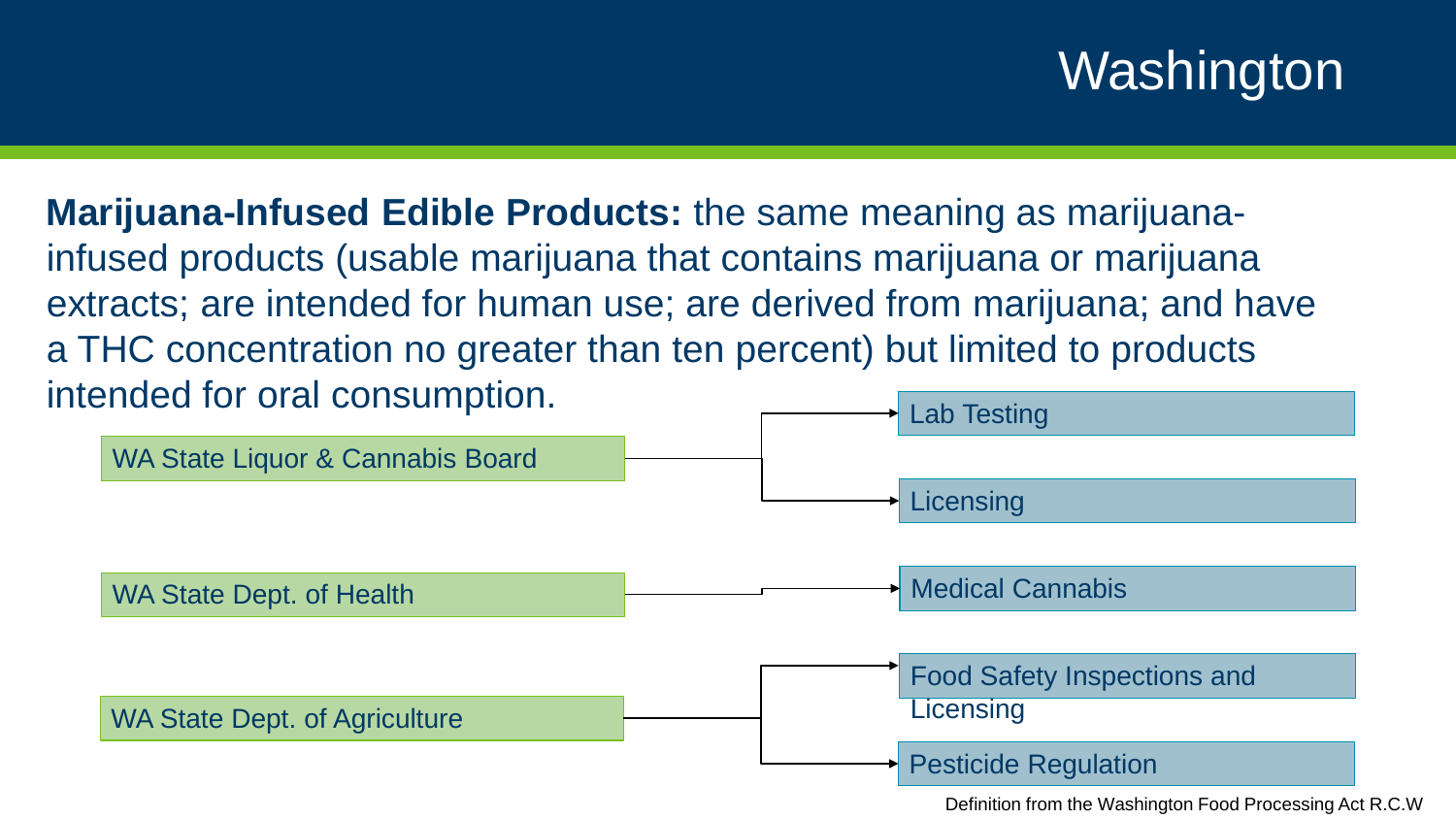# Washington & California

# • Is cannabis defined as a food? **NO** • Is cannabis regulated like food?

**YES**

#### *Washington*

**Food**: article used for food or drink for people or other animals, bottled water, chewing gum, and articles used for components of any such article.

#### *California*

**Food**: any article used or intended for use for food, drink, confection, condiment, or chewing gum by man or other animal.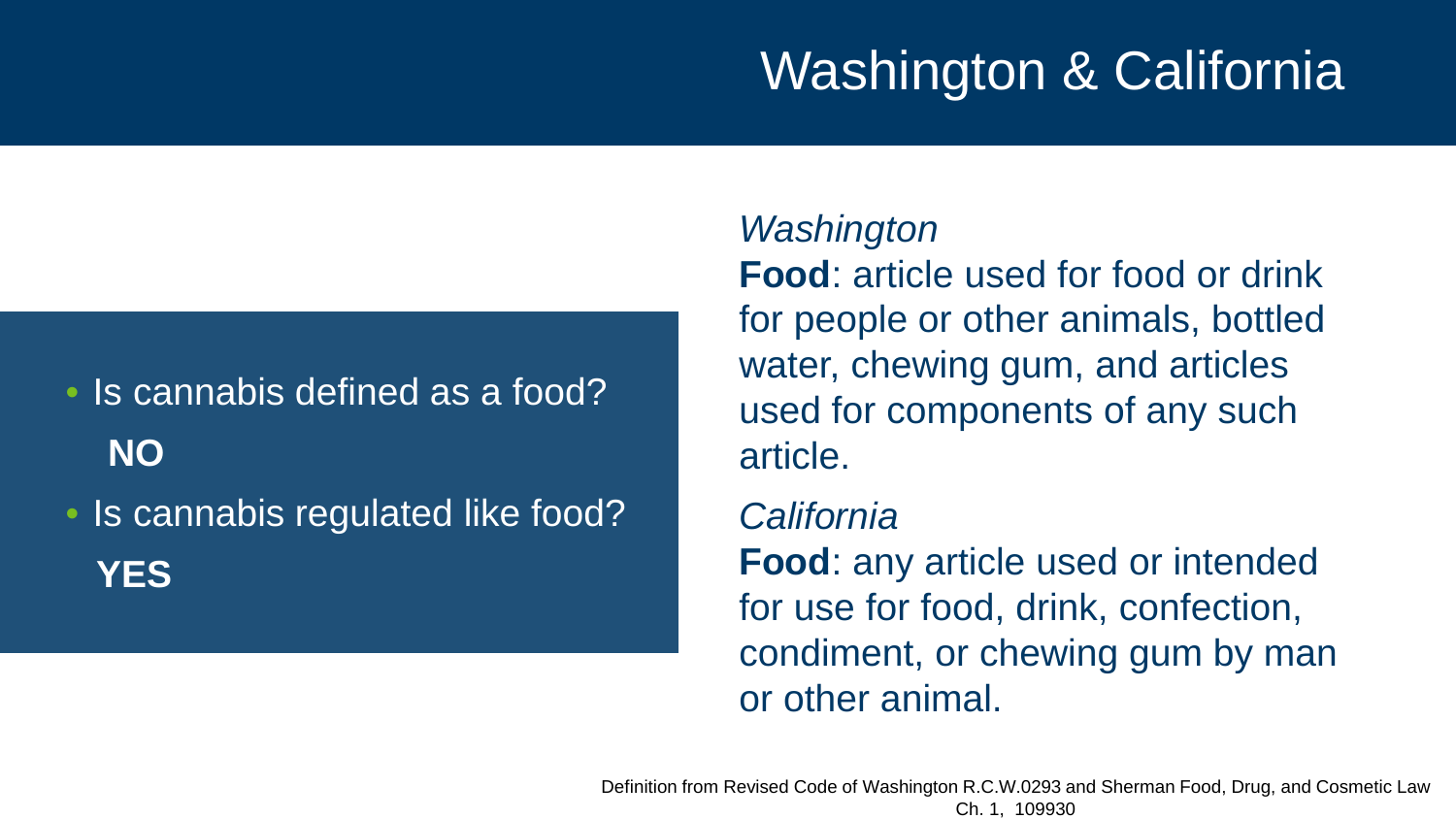### Colorado

### **Edible Retail Marijuana Product:** any Retail Marijuana Product which is intended to be consumed orally, including but not limited to, any type of food, drink, or pill.

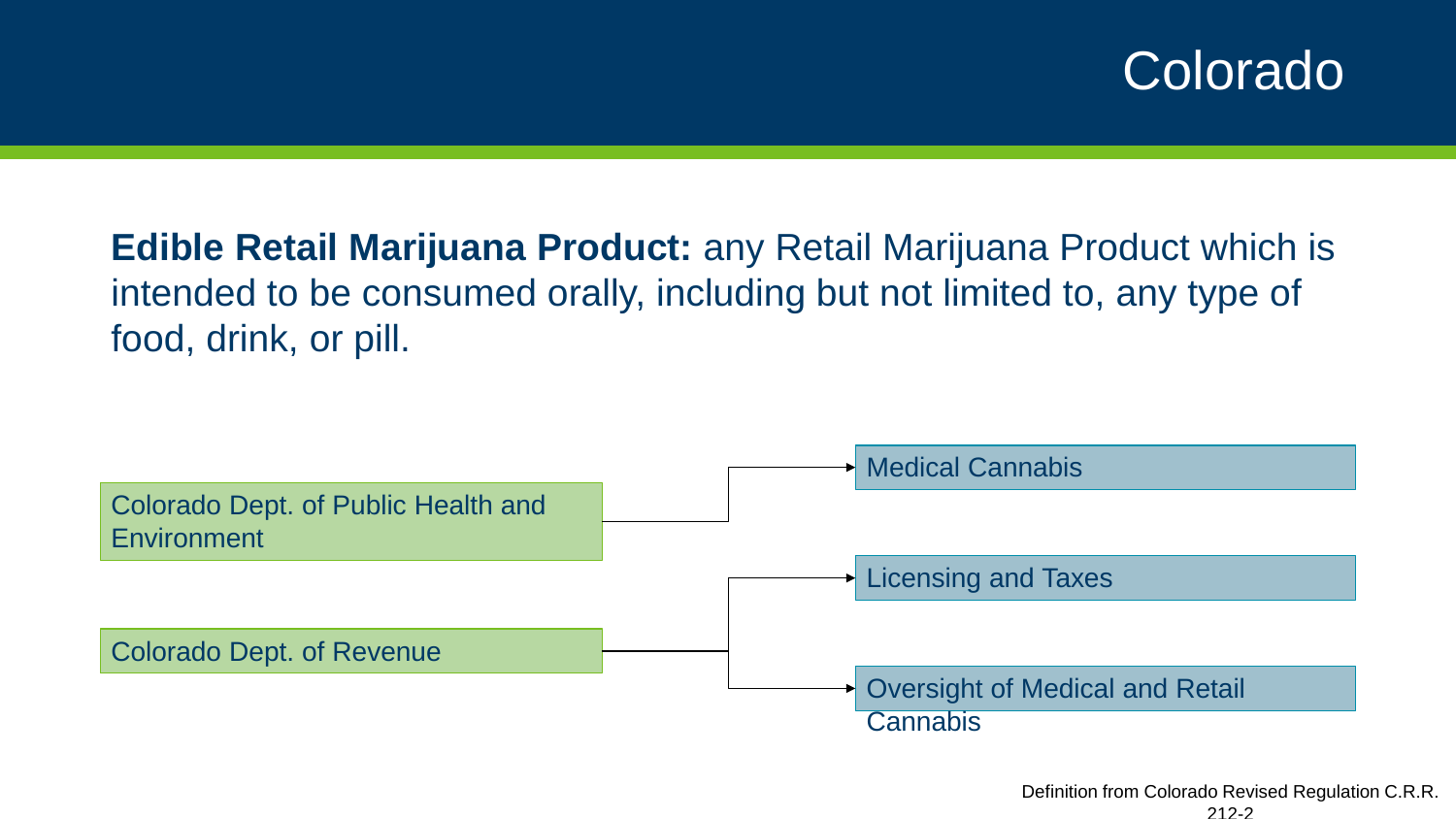

**Cannabinoid Edibles**: food or potable liquid into which a cannabinoid concentrate, cannabinoid extract or dried marijuana leaves or flowers have been incorporated.

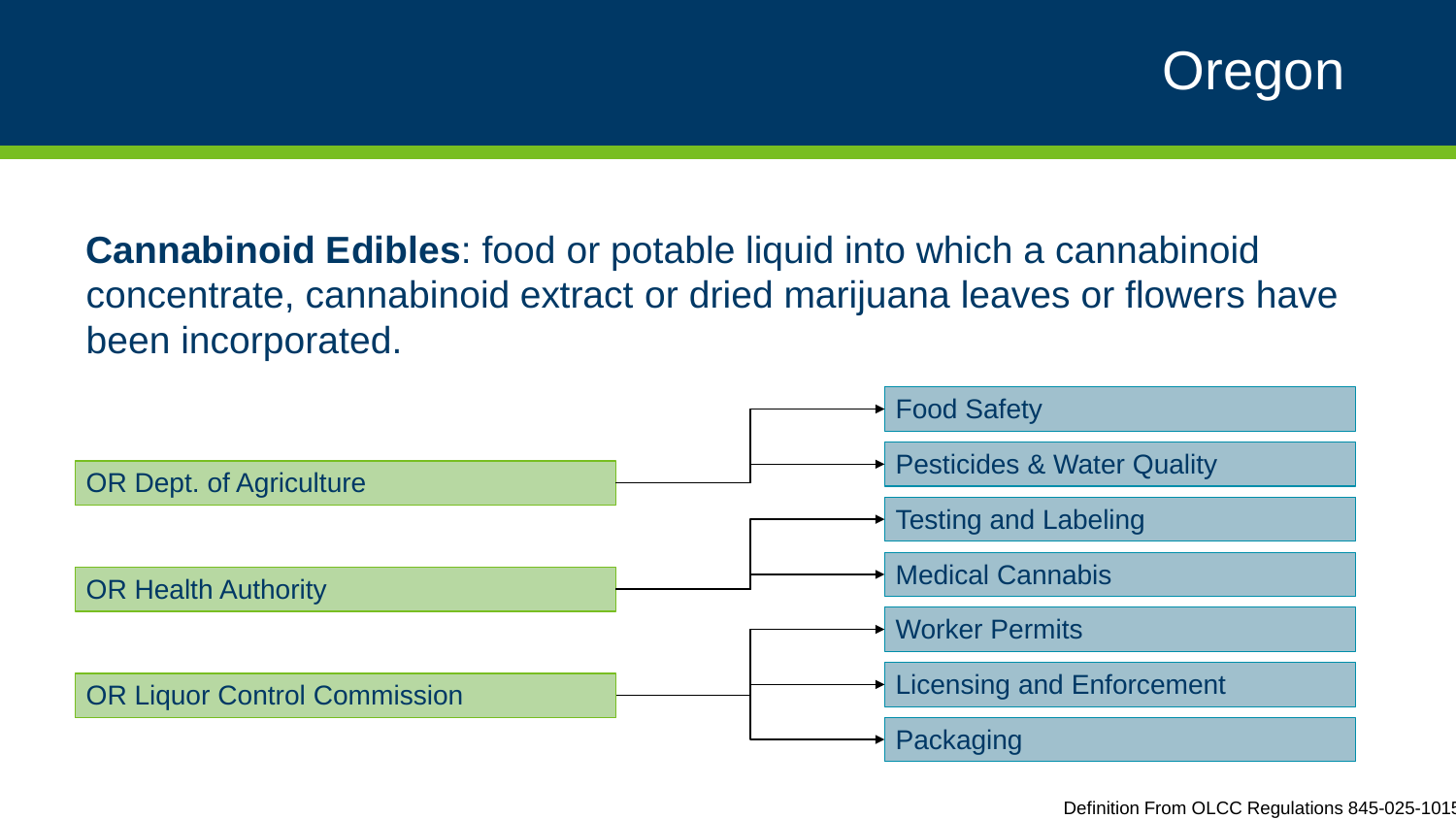# Colorado & Oregon

• Is cannabis defined as a food? **NO\***

• Is cannabis regulated like food? **YES**

*Colorado* **Food**: articles used for food or drink for man or other animals, chewing gum, and articles used for components of any such article.

*Oregon* **Food**: articles used for food or drink, including ice, for human consumption or food for dogs and cats; chewing gum; dietary supplements; and articles used for components of any such article.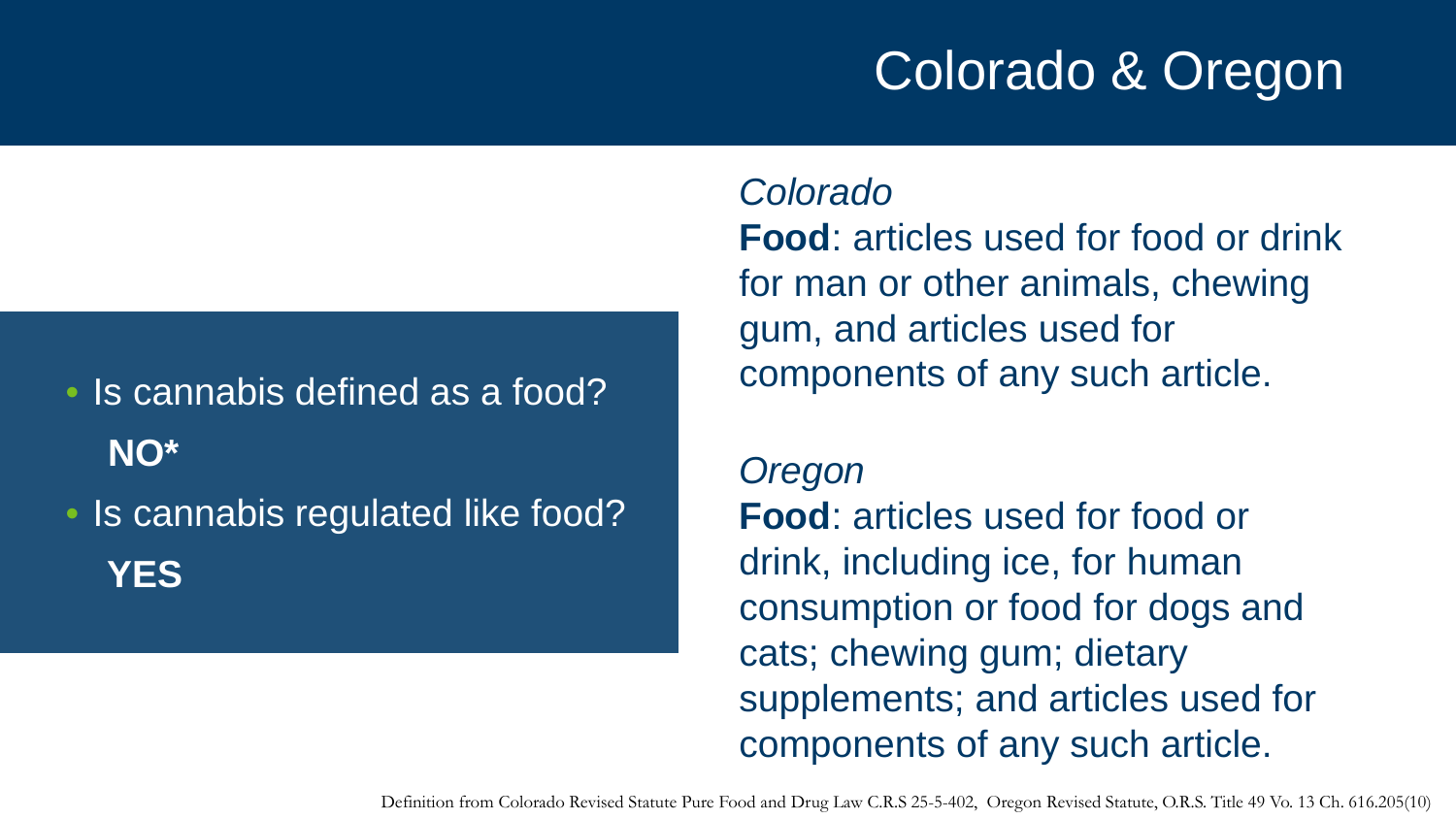### Nevada

#### **Edible Marijuana Product: products that:**

(1) Contain marijuana or an extract thereof; (2) Are intended for human consumption by oral ingestion; and (3) Are presented in the form of foodstuffs, extracts, oils, tinctures and other similar products.

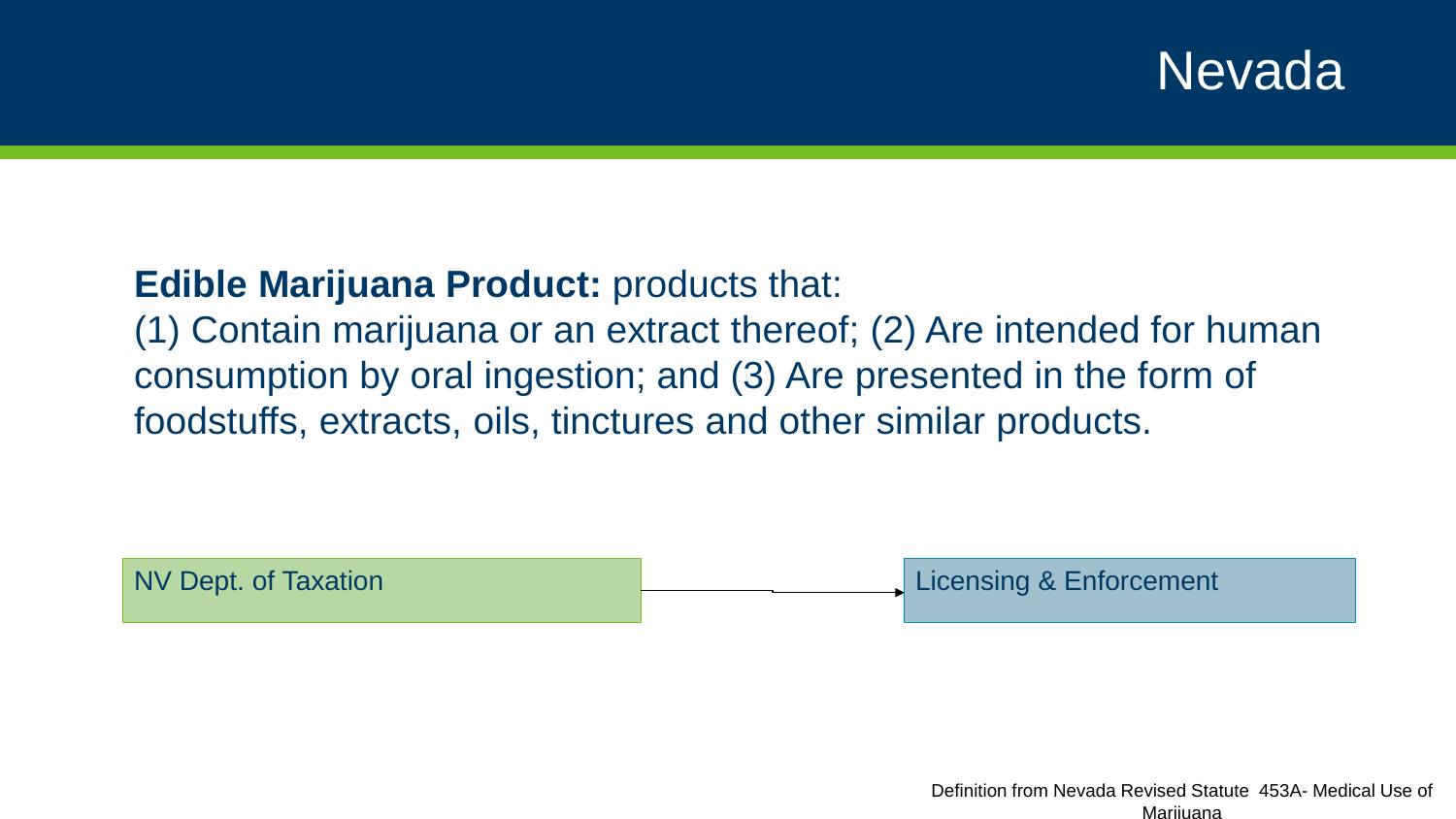### Nevada

• Is cannabis defined as a food? **NO** • Is cannabis regulated like food? **NO**

**Food**: any food, drink, confection or beverage, or any component in the preparation or manufacture thereof, intended for ultimate human consumption, stored, being prepared or manufactured, displayed, offered for sale, sold, or served in a food establishment.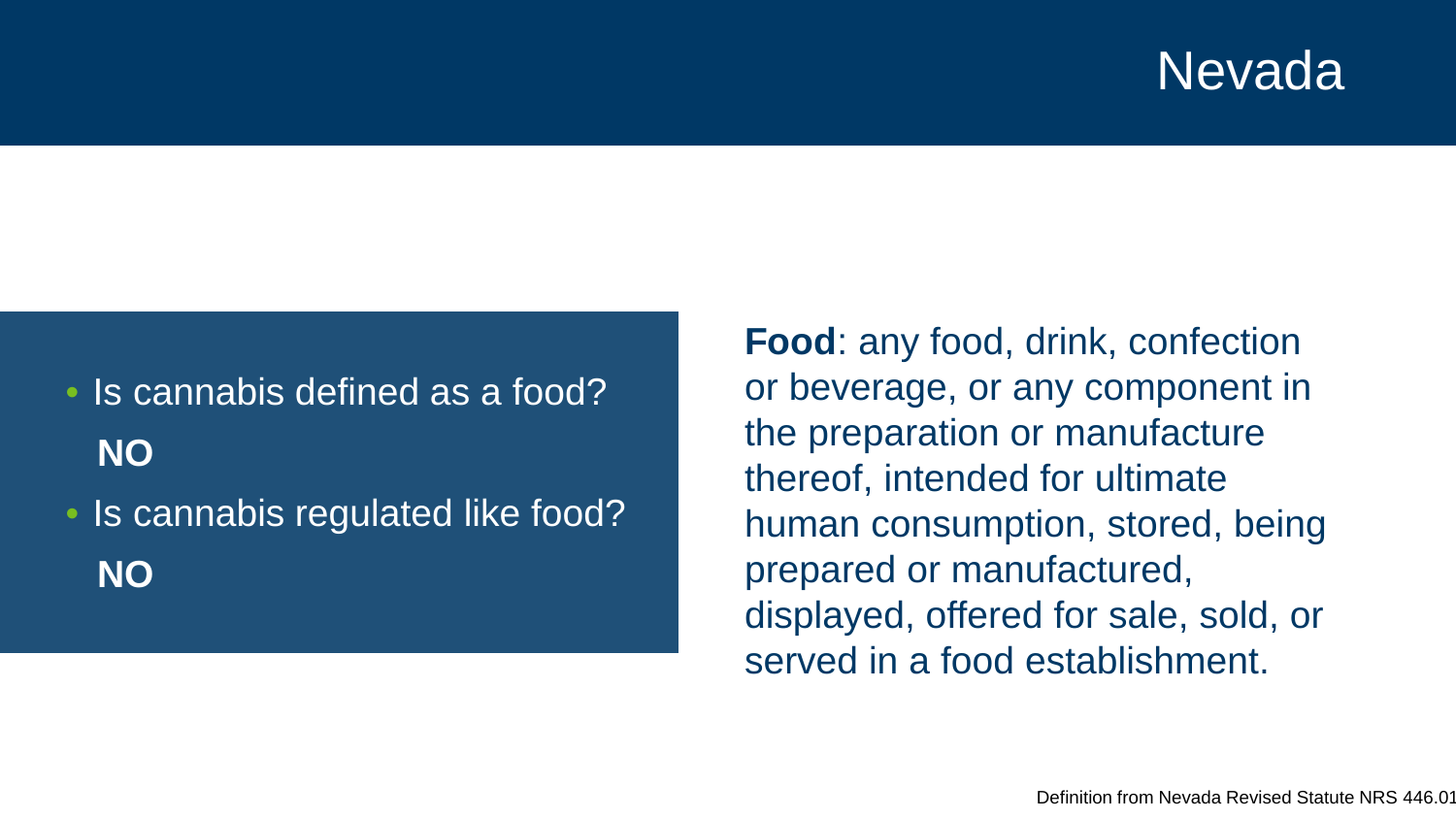### Do states define and regulate cannabis like a food?

| <b>State</b>  | Defined as Food | <b>Regulated like Food</b> |
|---------------|-----------------|----------------------------|
| <b>Alaska</b> | Yes             | Yes                        |
| California    | <b>No</b>       | Yes                        |
| Washington    | <b>No</b>       | Yes                        |
| Colorado      | $No*$           | Yes                        |
| Oregon        | $No*$           | Yes                        |
| <b>Nevada</b> | No              | No                         |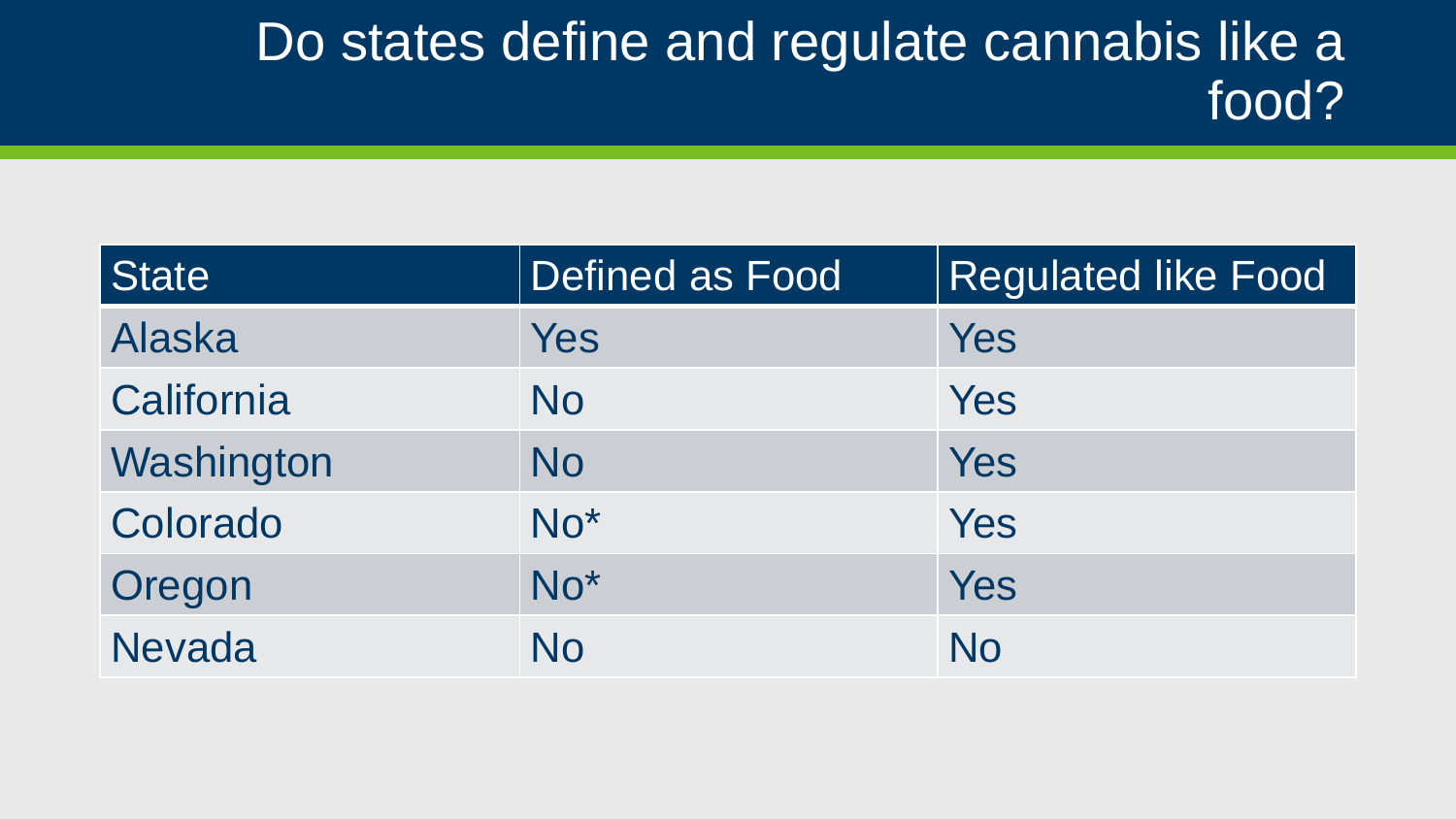### Future of Cannabis Regulations

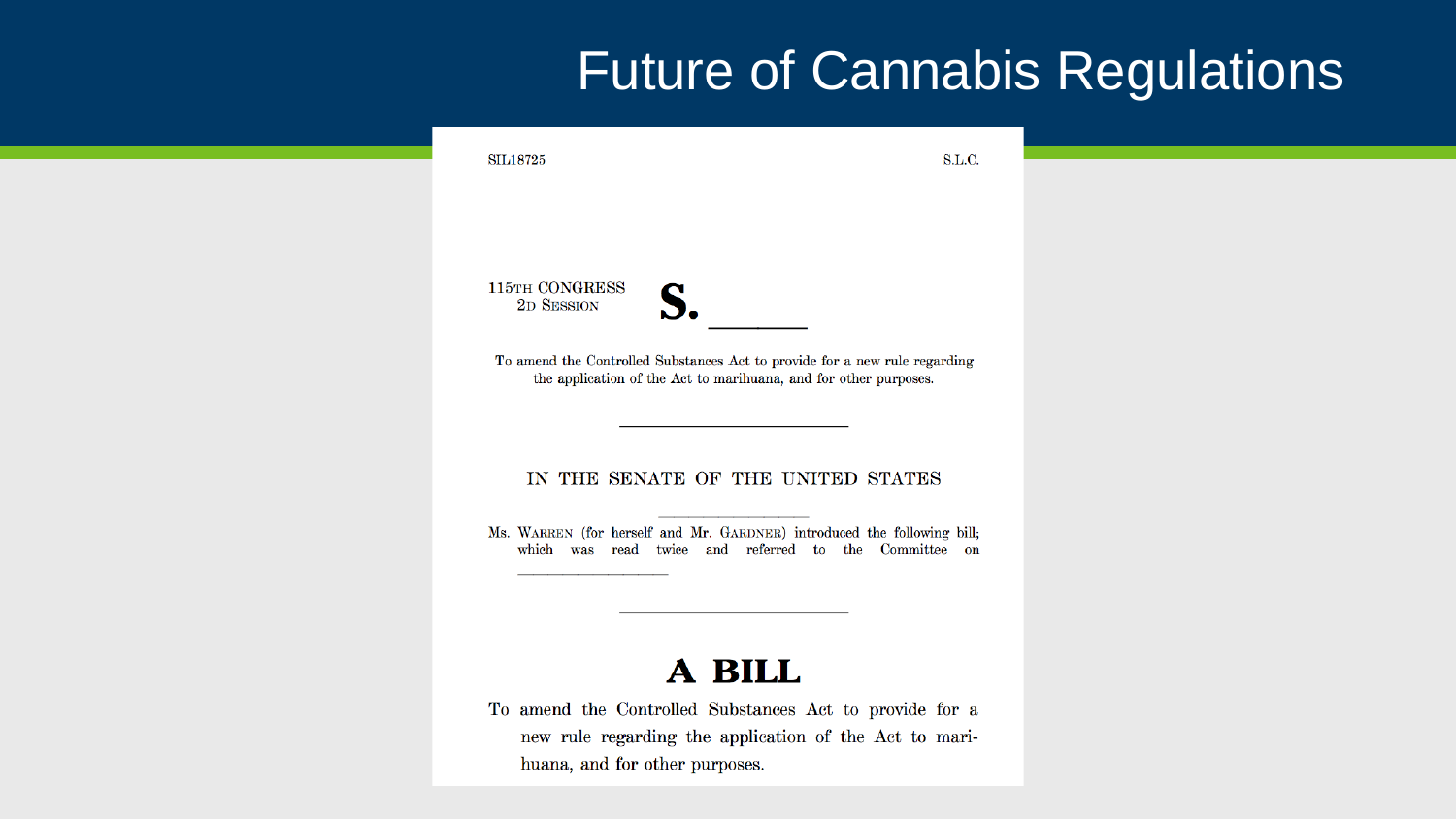

# Thank you!

### **Carmen Garson-Shumway**

*Carmen.Garson-Shumway@state.mn.us*